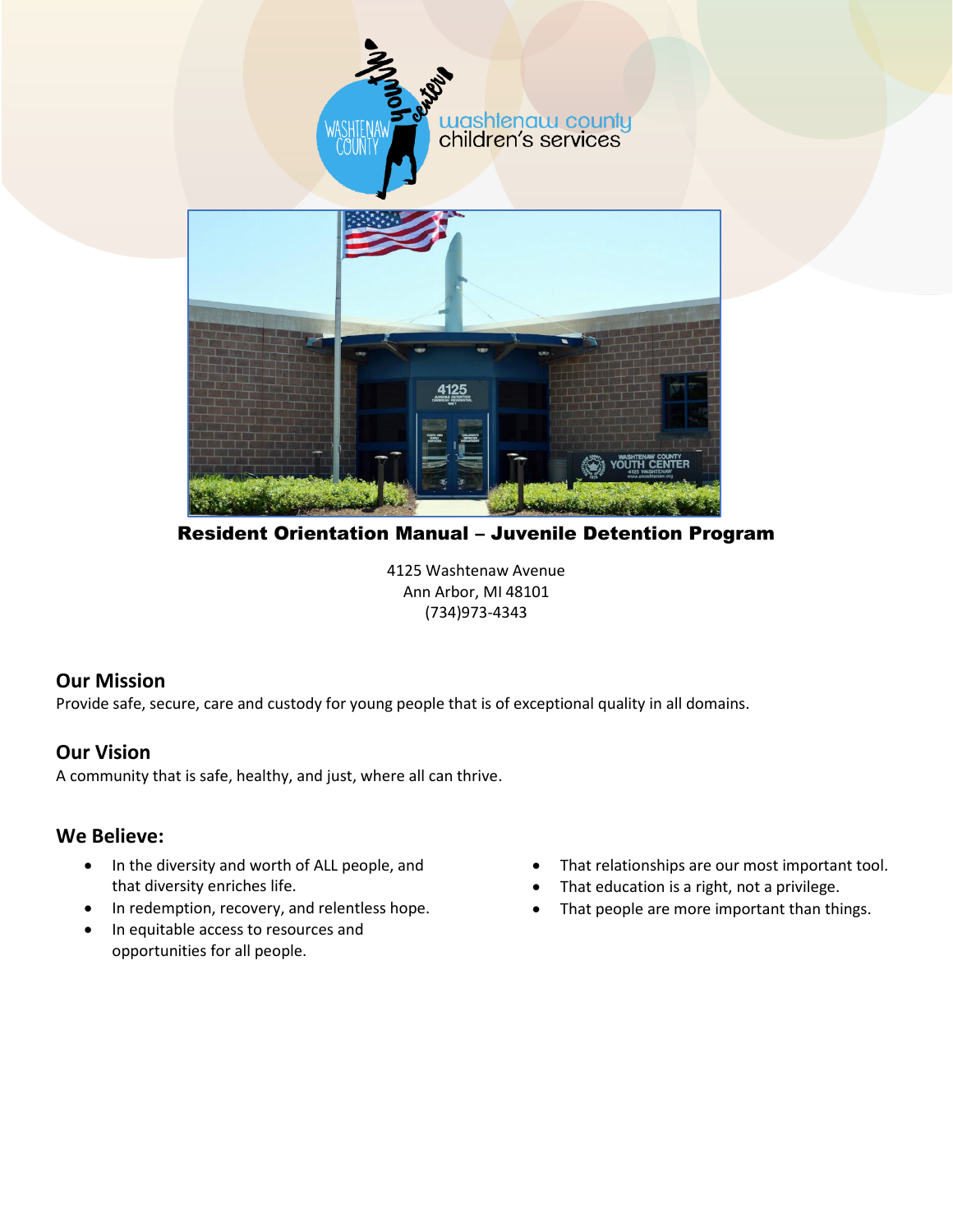## **While you are the Youth Center, you have the right to:**

- Remain silent. No unlawful means of any kind shall be used to obtain a statement or admission of confession from any person.
- Speak and consult with an attorney.
- Communicate with your family.
- Be treated humanely and provided with proper food, shelter, and medical care.

You will never be denied access to meals, sleep, exercise, clothing, school, legal assistance, or contact with your parents/legal guardians as a means of discipline or punishment.

Here at the Youth Center we respect all aspects of people including race, national origin, color, creed, age, gender, gender expression, sexual orientation, height, weight, physical and/or mental disabilities, and political and/or religious beliefs.

No youth or staff members ever have the right to ask you for a sexual favor or to have sex with you. You also do not have the right to ask any other youth for sexual favors, as they cannot consent due to their age and custodial status. If you are a victim or hear of any allegations of abuse, it is important to let a staff person know or call 517-335-5355.

## Who are you allowed to talk to and contact?

#### **Family**

A Youth Center staff person will notify your parent or guardian that you are here and answer any questions they have. While you are at the Youth Center, you will be able to speak to and see your family in the following ways:

- **Phone Calls:** Five (5) minute phone calls are a level three (3) privilege (earned with good behavior) that are bought from the store with coupons.
- **Mail:** You are allowed to send mail to people on your approved visitor list. We will provide you with paper, stamps and envelopes. A staff person will inspect mail to make sure it is appropriate. You will get your mail on the day it arrives.
- **Visits:** We offer visitation on three days. 10 youths are allowed visitors (per session) on a first come-first served basis. **No visitors will be admitted after a session has started**. Your parent or guardian will need to arrive early for registration.

## **Visiting Schedule**

Wednesday

- $\bullet$  1<sup>st</sup> session 6:10 p.m. 6:40 p.m.
- $2^{nd}$  session 6:50 p.m. 7:20 p.m.

Saturday and Sunday

- $1^{st}$  session 1:15 p.m.  $-$  1:45 p.m.
- $2^{nd}$  session 2:00 p.m. 2:30 p.m.

## **Court personnel and other professional visitors**

You will go to court within 24 hours if you arrive any time Monday through Saturday morning. Your court hearing will take place at 1:30 p.m. Monday through Friday or at 10:00 a.m. on Saturday morning. There is no court on Sunday.

In addition, approved professionals may be allowed to visit you during your stay. This could include:

- Lawyer/attorney
- Probation officer
- Caseworker(s)
- Counselor(s)
- Therapist(s)
- School personnel

• Clergy (Priest, Rabbi, Minister, etc.)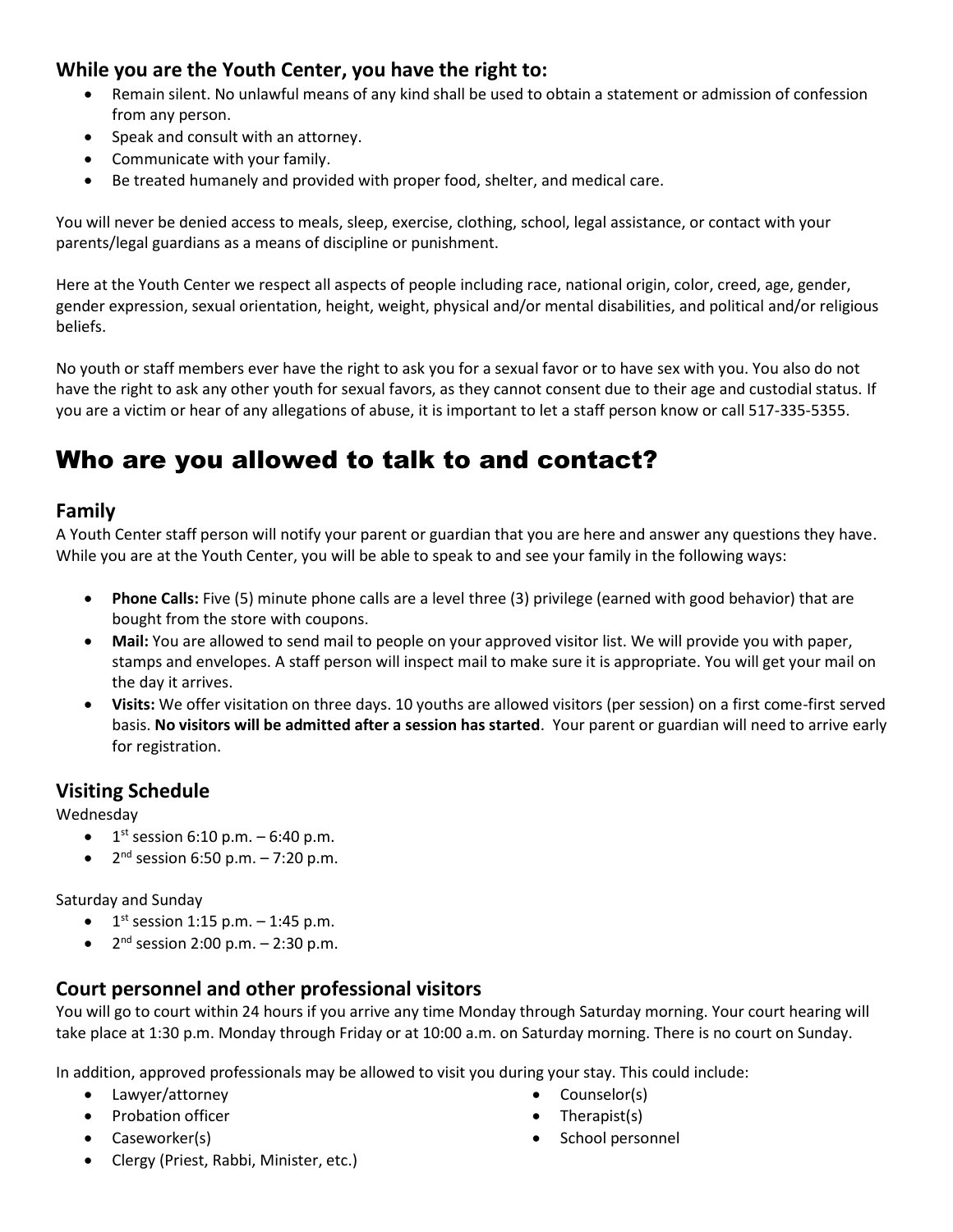## **Nurse/Doctor**

Please tell us if you are injured, sick, or taking any medication!

- We have a nurse here Monday through Friday for daily medical needs.
- A doctor will visit weekly for other medical concerns.
- A dentist will be here once per month for dental care.
- Tell staff if you think you need to see a therapist / counselor/psychiatrist or would like an adult mentor during your stay at the Youth Center.

If you need to see the nurse for any medical requests or concerns, simply request and complete a medical request form prior to nurse call. Nurse call occurs Monday through Friday in the morning. Request forms are confidential and will only be reviewed by the nurse and/or doctor.

WASHTENAW COUNTY YOUTH CENTER MEDICAL REQUEST

| Youth Name:             | Date/Time: |
|-------------------------|------------|
|                         |            |
| <b>MEDICAL REQUEST:</b> |            |
|                         |            |
|                         |            |
|                         |            |
|                         |            |
| For Medical Use:        |            |
| NURSE:                  | Date/Time: |
| <b>POR</b>              | SOAPE NOTE |

## **Youth Counselors (your group leader) and other staff people**

Your Youth Counselor is here to help you build skills to be more successful during and after your stay at the Youth Center and to keep you safe.

- You should expect your staff people at the Youth Center to be:
	- o **Honest** and straightforward when communicating
	- o **Helpful** in working with you to solve problems and set goals that will help you be successful while at the Youth Center
	- o **Consistent** with their expectations of you. You will receive feedback from staff people based on your decisions and behaviors and should expect consistent praise and/or consequences based on those decisions and behaviors.
	- o **Confidential**. Staff people at the Youth Center will not share your personal or legal information with anyone unless it is necessary for your well-being.
	- o **Responsible** for their actions. You are responsible for your behaviors and the adults here are responsible for theirs.
	- $\circ$  Remember, adults make mistakes too. Please appropriately communicate any concerns with a staff person if you think you are being treated unfairly.

**Placing a grievance** (official statement of a complaint over something believed to be wrong or unfair) If you believe that you are being treated unfairly, you may request a **grievance form** from any staff person. The grievance form will allow you to describe any issues and details about what is happening or has happened. You will also be asked to include information on what you have already attempted to do to resolve the issue and what you think should be done to avoid having the issue occur again.

The information you provide is confidential and will be given directly to a shift supervisor. You should receive a response from a shift supervisor within two (2) days, excluding weekends and holidays. If you are not satisfied with the response from the shift supervisor, you may appeal the grievance within 24 hours to the Director of the Youth Center by completing a Youth Grievance Appeal Form. The Director will respond to grievance appeals within three (3) days excluding weekends and holidays.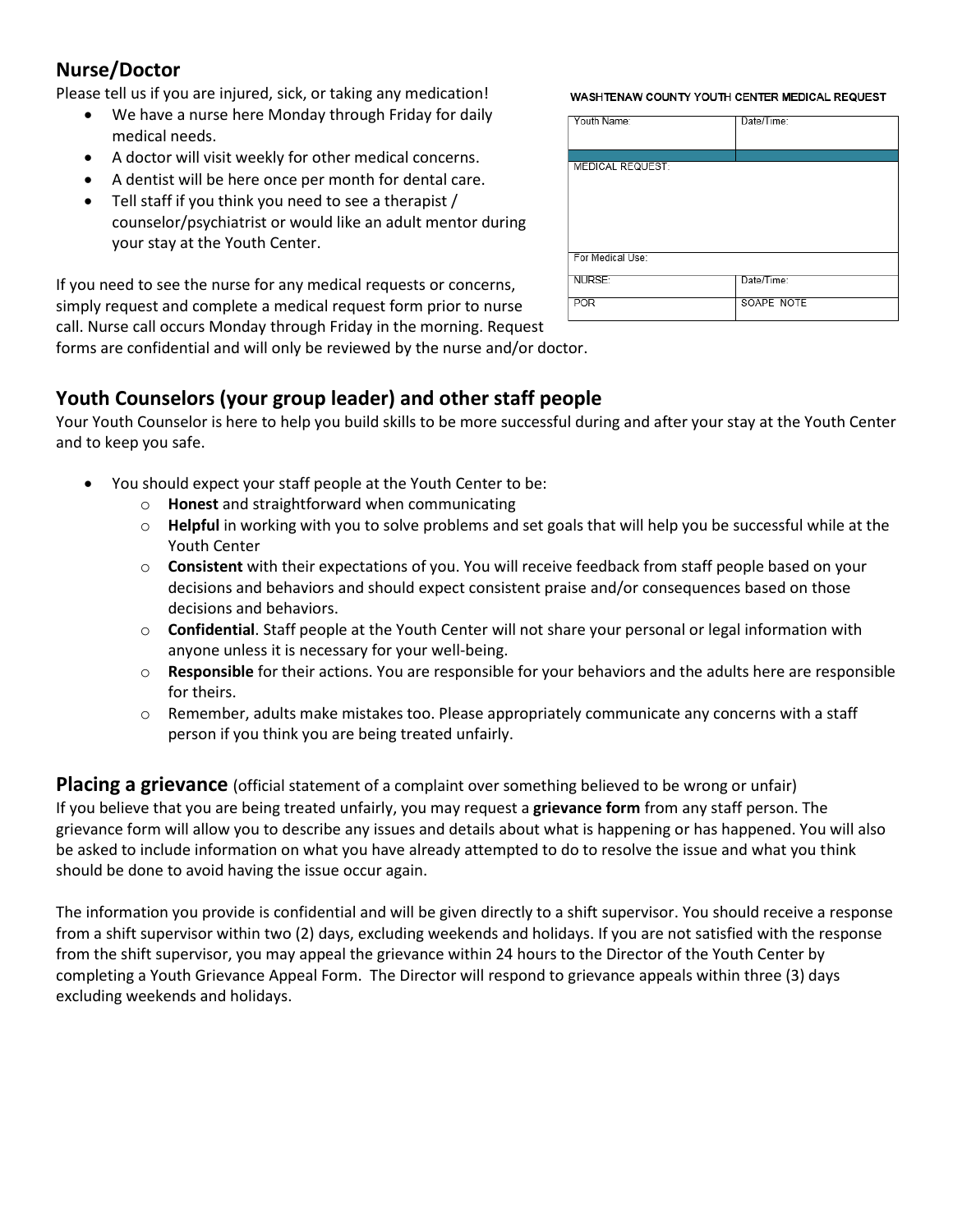## What does an average day look like?

#### **School Program**

You will be in school Monday through Friday during the regular school year (September through June) and Monday through Thursday during the summer. The school program is tailored to meeting each person's specific needs and includes both classroom and online learning. You may earn school credits that may fully transfer back to your home school district.

## **Food Service**

Youth Center staff people provide three nutritional meals and two snacks per day prepared on-site in our facility. All meals are planned according to the USDA guidelines for Child Nutrition Programs. Special dietary needs are addressed on an individual basis for youth needing an adapted menu for medical or religious reasons. All meals provided to youth are free of charge (Breakfast, lunch, dinner & 2 snacks).

## **Other activities**

- During the day you will have the opportunity to take part in the following activities:
	- o Exercise there is a full sized gym and outdoor courtyard.
	- o Recreation board games, cards, puzzles, art, TV, etc.
	- $\circ$  Outside programming art workshops with Youth Arts Alliance!, structured reading time during the iREAD program, mentoring, relationship building with pets through the Huron Valley Humane Society, gardening education with the Washtenaw County Master Garden Program, life skills and decision making workshops through the Rational Behavior Training program, and more!

## **Sleep, hygiene, and personal supplies**

You will be provided with clothing, bedding, and hygiene items. You will be able to shower daily and will have your own sleeping room. Your room has an intercom button that can be used to speak to a staff person in the case of an emergency.

| <b>TIME</b>    | <b>SUNDAY</b>            | <b>MONDAY</b>                                                                                        | <b>TUESDAY</b>                 | <b>WENDSDAY</b>                                                                  | <b>THURSDAY</b>          | <b>FRIDAY</b>            | <b>SATURDAY</b>              |
|----------------|--------------------------|------------------------------------------------------------------------------------------------------|--------------------------------|----------------------------------------------------------------------------------|--------------------------|--------------------------|------------------------------|
| 7:15-8:00      |                          | <b>HYGIENE BREAKFAST</b>                                                                             | <b>HYGIENE BREAKFAST</b>       | <b>HYGIENE BREAKFAST</b>                                                         | <b>HYGIENE BREAKFAST</b> | <b>HYGIENE BREAKFAST</b> |                              |
| 8:00-8:40      |                          |                                                                                                      |                                |                                                                                  |                          | <b>HYGIENE</b>           |                              |
| 8:40-9:20      |                          |                                                                                                      |                                |                                                                                  |                          | <b>BREAKFAST</b>         |                              |
| 9:20-10:00     |                          | <b>SCHOOL</b>                                                                                        |                                |                                                                                  |                          |                          | <b>UNIT MEETING</b>          |
| 10:00-10:40    |                          |                                                                                                      |                                |                                                                                  |                          |                          | <b>RBT</b>                   |
| 10:40-11:20    |                          |                                                                                                      |                                |                                                                                  |                          |                          | <b>WING CLEAN</b>            |
| 11:20-12:00    |                          |                                                                                                      |                                |                                                                                  |                          |                          |                              |
| 12:00-12:30    |                          | <b>LUNCH</b>                                                                                         | <b>LUNCH</b>                   | <b>LUNCH</b>                                                                     | <b>LUNCH</b>             | <b>LUNCH</b>             |                              |
| 12:30-1:15     |                          | <b>RBT</b>                                                                                           | <b>RBT</b>                     | <b>RBT</b>                                                                       | <b>RBT</b>               | <b>RBT</b>               |                              |
| 1:15-2:00      |                          |                                                                                                      |                                |                                                                                  |                          |                          | <b>VISITATION/RECREATION</b> |
| 2:00-2:45      |                          | <b>SCHOOL</b>                                                                                        |                                |                                                                                  |                          | <b>FREE TIME</b>         |                              |
| 3:30-4:15      | <b>ROOM CLEAN/IREAD</b>  | ROOM CLEAN/IREAD                                                                                     | <b>ROOM CLEAN/IREAD</b>        | ROOM CLEAN/IREAD                                                                 | <b>ROOM CLEAN/IREAD</b>  | <b>ROOM CLEAN/IREAD</b>  | <b>ROOM CLEAN</b>            |
| $4:00 - 4:15$  | <b>STORE</b>             | <b>STORE</b>                                                                                         | <b>STORE</b>                   | <b>STORE</b>                                                                     | <b>STORE</b>             | <b>STORE</b>             | <b>STORE</b>                 |
| $4:15 - 5:00$  | <b>DID YOU KNOW</b>      | <b>RBT</b>                                                                                           | <b>EMPOWER HOUR</b>            | <b>RBT</b>                                                                       | <b>RBT</b>               | <b>RBT</b>               | <b>RBT</b>                   |
| 5:00-5:30      | <b>DID YOU KNOW</b>      | <b>EDUCATIONAL TV</b>                                                                                | <b>VISITATION 4:20 TO 5:30</b> | <b>EDUCATIONAL TV</b>                                                            | <b>STREET LAW</b>        | <b>EDUCATIONAL TV</b>    | <b>EDUCATIONAL TV</b>        |
| 5:30-6:30      | <b>DINNER</b>            | <b>DINNER</b>                                                                                        | <b>DINNER</b>                  | <b>DINNER</b>                                                                    | <b>STREET LAW/DINNER</b> | <b>DINNER</b>            | <b>DINNER</b>                |
| $6:30 - 7:00$  | <b>GYM</b>               | <b>DAYROOM CLEAN</b>                                                                                 | <b>GYM</b>                     | <b>DAYROOM CLEAN</b>                                                             | <b>GYM</b>               | <b>DAYROOM CLEAN</b>     | <b>FREE TIME</b>             |
| $7:00 - 7:30$  | <b>IREAD</b>             | <b>GYM</b>                                                                                           | <b>IREAD</b>                   | <b>GYM</b>                                                                       | <b>IREAD</b>             | <b>GYM</b>               | <b>GYM</b>                   |
| $7:30 - 8:00$  | <b>SHOWER PREP/SNACK</b> | <b>SHOWER PREP/SNACK</b>                                                                             | <b>SHOWER PREP/SNACK</b>       | <b>SHOWER PREP/SNACK</b>                                                         | <b>SHOWER PREP/SNACK</b> | <b>SHOWER PREP/SNACK</b> | <b>SHOWER PREP/SNACK</b>     |
| $8:00 - 9:00$  | <b>SHOWERS</b>           | <b>SHOWERS</b>                                                                                       | <b>SHOWERS</b>                 | <b>SHOWERS</b>                                                                   | <b>SHOWERS</b>           | <b>SHOWERS</b>           | <b>SHOWERS</b>               |
| $9:00 - 10:00$ | <b>MEDS/FREETIME</b>     | <b>MEDS/FREETIME</b>                                                                                 | <b>MEDS/FREETIME</b>           | <b>MEDS/PLUS PARTY</b>                                                           | <b>MEDS/FREETIME</b>     | <b>MEDS/FREETIME</b>     | <b>MEDS/FREETIME</b>         |
| 9:00           | <b>LEVEL 1 BEDTIME</b>   | <b>LEVEL 1 BEDTIME</b><br>LEVEL 1 BEDTIME (9:30)<br><b>LEVEL 1 BEDTIME</b><br>LEVEL 1 BEDTIME (9:30) |                                | <b>LEVEL 1 BEDTIME</b>                                                           |                          |                          |                              |
| 9:30           | <b>LEVEL 2 BEDTIME</b>   | <b>LEVEL 2 BEDTIME</b>                                                                               | <b>LEVEL 2 BEDTIME</b>         | PLUS PARTY - 9:30 to 10:30<br>LEVEL 2 BEDTIME (10:00)<br>LEVEL 3 BEDTIME (10:30) |                          | LEVEL 2 BEDTIME (10:00)  | <b>LEVEL 2 BEDTIME</b>       |
| 10:00          | <b>LEVEL 3 BEDTIME</b>   | <b>LEVEL 3 BEDTIME</b>                                                                               | <b>LEVEL 3 BEDTIME</b>         |                                                                                  |                          | LEVEL 3 BEDTIME (10:30)  | <b>LEVEL 3 BEDTIME</b>       |

Your daily schedule might look something like this: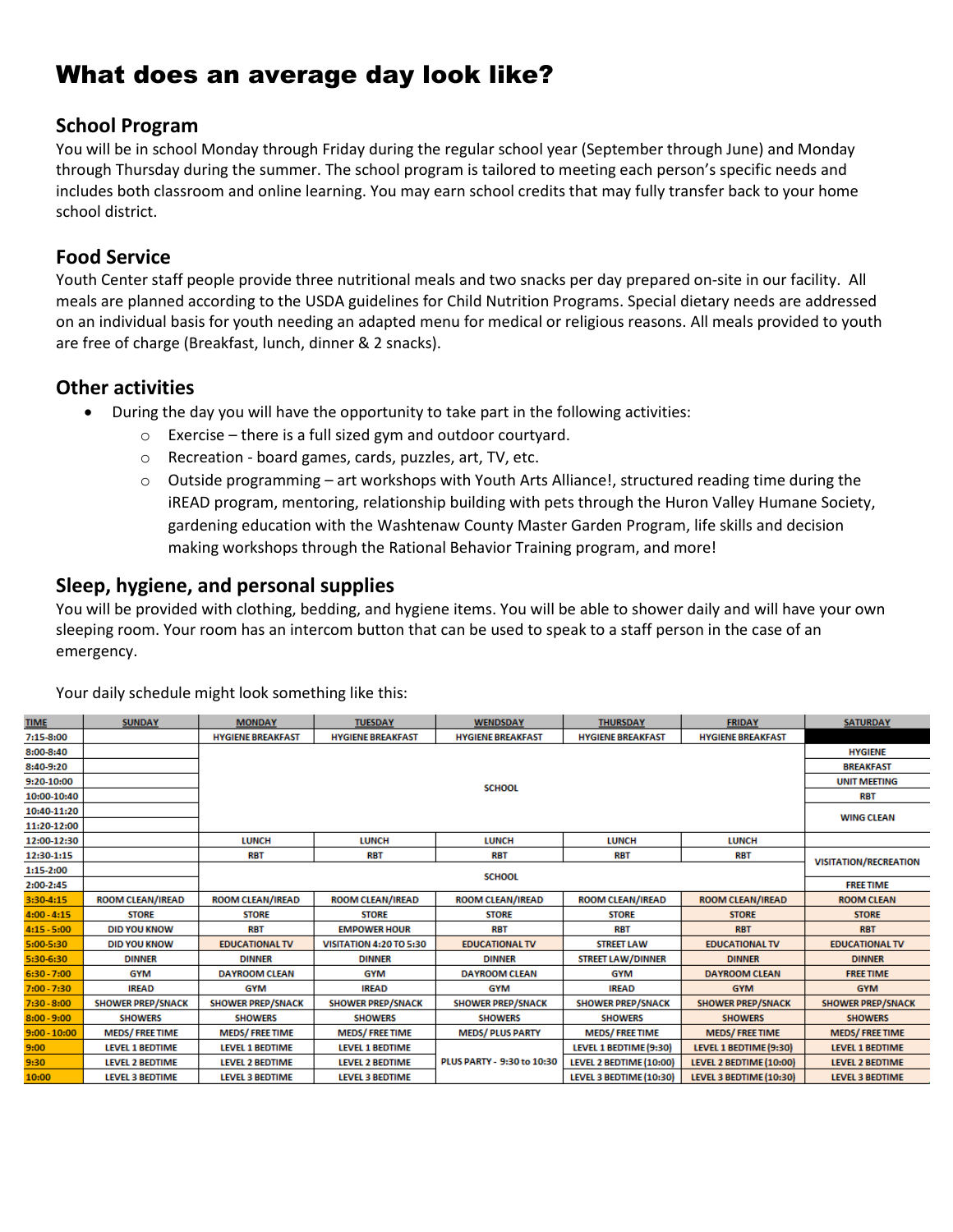## What is RBT?

**Rational behavior training** is a program that will help you to understand the relationship between thoughts, feelings, and behaviors. One of the main goals of the program is to help replace negative thoughts, feelings, and behaviors with positive thoughts, feelings, and behaviors to help you in being successful and happy during and after your stay at the Youth Center. You will receive an RBT handbook to help guide you through the program.

## Level and incentive system

Our program is based on a point and level system. There are three (3) levels that you reach by earning points. You can earn points by demonstrating appropriate behavior.

The point earning week runs from Thursday - Wednesday. If you have enough points on Thursday morning, you can move up a level by taking a short quiz on RBT. With higher levels, you earn privileges like later bedtime, more hygiene

product choices that can be bought in the store with coupons, and phone calls home. **Youth Name:** Level: Unit: Additionally, **coupons** can be earned for **Daily Point Sheet** Date: demonstrating new appropriate behavior, Am Staff **PM Staff** Midnight Staff: displaying continued positive behavior, and Pro-rate points: Time Siu<br>Noon-3pm  $3pm-6pm$ 7am-10an 10am-No 6pm-9:15p ):15pm-11pm Room periods out of program going above & beyond regular earn zero points. 30 minutes out of program is expectations. **Ignore** approximately 1 point. PM Example: Youth is in Cooperate Participate timeout for 30 minutes during an earning period, • Appropriate Behavior: the maximum points Talk possible for that earning o Moves you closer to your period is 4 per category or Area .<br>20 total. goals. **Approved Sick Day** o Helps you earn rewards. Gestures Points: Level 1 - 133 o Improves your chances of **Total** Level  $2 - 152$ 5<sup>1</sup> Daily being successful back in Level 3 - 171 Youth must earn 100 pts to get free time after sh **ree Time Earned:** YES NO your home community.  $n$ ment $(i<sup>d</sup>)$ : o Is helpful to you and  $ment(2nd):$ others. mment (3rd): • Inappropriate Behavior: nment (4th): o Keeps you from your goals. mment (5th): o Interferes with earning nment (6th): rewards. o Gets you into trouble. Is harmful to others. One WCCS Coupon For making good minute TO CHOICES Short TO tended TO TR TR TR TR TR TR **BEHAVIOR** toom Rest Coupons **Points Earning Key RESIDENT**  $\sqrt{5}$  - Meets expectations consistently Contract 4 - Mostly meets expectations w/ consistent effort Goal **TOTA** 3 - Sometimes meets expectations 2 - Seldom meets expectations but shows effort Award a (+) for achieving contract goal<br>Award a (-) for not achieving contract goal 1 - Seldom meets expectations w/ no effort o - Out of program

This is a sample coupon and your daily

 $\frac{1}{2}$ 

DATE

**STAFF** 

**point sheet**. Think of your point sheet like a report card for your behavior. There are six (6) earning periods for each day, and you can earn an extra 15 points just for having a clean room!

#### **Washtenaw County Juvenile Detention**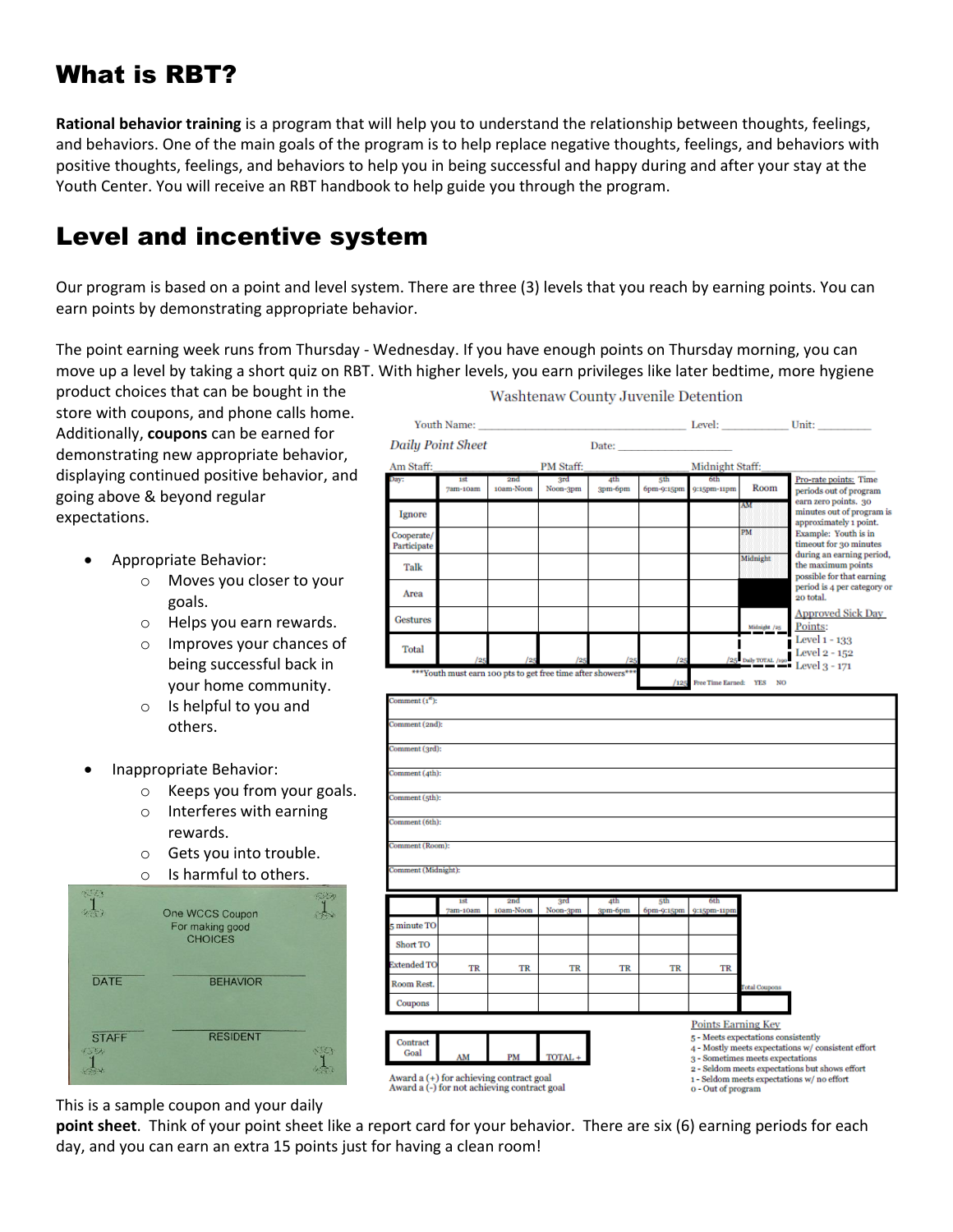You are graded on five (5) areas:

- **Ignore**: avoid egging on other youth's negative behaviors and/or having your behaviors be instigated by other youths.
- **Cooperate/Participate**: work together with your group and take part in group activities.
- **Talk**: speak kindly about others, keep your volume low, and keep conversations appropriate.
- **Area**: keep your area clean, ask a staff person before getting up or leaving an area, and bring what you need to participate in the activity you are doing.
- **Gestures**: keep your hands to yourself, give others appropriate personal space, be mindful of your body language (e.g. eye rolling).

There are 190 points possible for the whole day. Each earning period is a fresh start. Once you earn points for an earning period, they **cannot be taken away**. If you earn **100 points** before the end of the 5th period you can get up after showers for free time.

Staff will assign a **contract goal** to you each week. It will help you focus on building skills around behaviors to help you to be successful. The default goal you will have the first time you come to the Youth Center will be to learn RBT and to follow staff directions. You will be graded on this twice a day, once for the morning shift and once in the afternoon. If you are successful in reaching your goal, you will earn a plus (+), if you are unsuccessful, you will receive a minus (-).

If you have earned 11 plusses (+) and have reached level two (2) or three (3) by Thursday morning then you will be rewarded by attending the plus party. The plus party takes place on Thursday night. Going to plus party means you get to play video games, have extra rec time, and eat special food and dessert.

## Rules and expectations

**Your room:** You will have your own room while you are at the Youth Center. You should take pride in keeping it clean and orderly by following these guidelines:

- Sheets/blankets folded (largest to smallest) and placed on corner of bed.
- You are allowed two (2) books, one (1) spiritual/religious book.
- Court paperwork is allowed in your room.
- Books, court and school papers should be stacked (largest to smallest) on shelf.
- Room should be swept daily, stainless steel cleaned, and all other surfaces disinfected.
- Hygiene should be stored in your locker. Any items left in your room will be considered contraband.
- Please keep your locker shut. A staff person will open it for you when needed (morning hygiene, shower time, etc.).
- Sandals are to left outside of your room, lined up with the wall.
- **Showers:** You will be able to shower and will receive clean clothing every evening.
	- Two (2) youth of same gender are allowed out of their room at a time during showers.
	- Your door window is to be completely covered with a magnet while you are still in your room during showers.
	- Sharing hygiene items is not allowed.
	- You are expected to complete your shower in the allotted time of five (5) minutes.
	- Dirty clothing and towels should be placed in laundry basket.
	- Any extra clothing should be removed from your room.

**Transitions**: Expectations when moving around the building.

- You are expected to walk in a single-file line with your hands behind your back.
	- There is no talking allowed in transition.
	- Stand up straight, do not lean on walls.
	- Walk on the carpet in the dayroom, do not cut through tables and never walk in front of the control station.
	- Always ask permission before getting up from your seat.
	- Do not open any doors without a staff person's permission.
	- You are not allowed to press an intercom under any circumstances.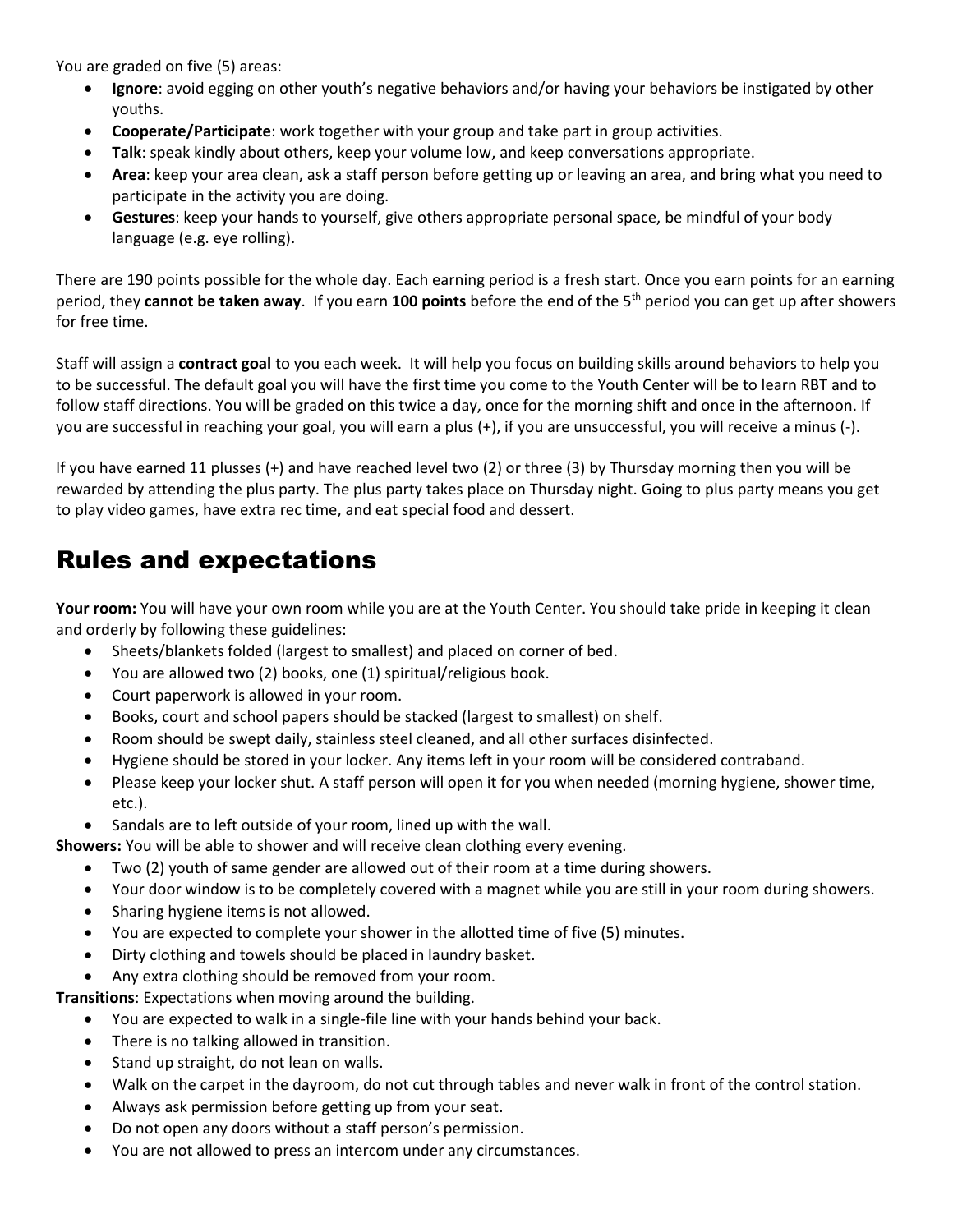## **Emergencies**

Though they are rare, there may be emergencies while you are here at the Youth Center. Staff people may need to respond to keep everyone safe during these types of situations. If you hear a staff person say "**code red**" then you must immediately line up, without talking and wait for a staff person to give you directions. You may be instructed to go to your room at this time. You will be expected to follow directions and wait calmly and quietly if you are asked to go into your room. Failure to do so will result in a consequence.

## Timeouts/Consequences

#### **Five (5) minute timeout**

If a staff person tells you to "take a five" they mean a five (5) minute timeout. A five (5) minute timeout may be earned for uncooperative, inappropriate behaviors including, but not limited to: not following directions, refusing to cooperate and/or participate, being out of your assigned area, using inappropriate language, making fun of others, rowdiness, etc.

A time out is not meant to be a punishment. It is meant to help you by giving you time to:

- Recognize an inappropriate behavior.
- Demonstrate that you can behave appropriately.
- Think of how you could have acted differently to avoid a time out.
- Stop your behavior before it snowballs into something bigger.

How do you complete a five (5) minute time out?

- Stand facing the wall with your hands at your side or behind your back.
- Ignore everything around you, except for a staff person talking to you.
- A staff person will tell you when your time out is complete; you do not need to ask.
- When your timeout is completed, you will process the situation by discussing the behavior(s) that earned you the time out with a staff person.

If you are unable to determine the reason that you earned the time out then you will be given another five minutes to think about it, this can occur up to three times for a maximum total of 15 minutes.

A **short timeout** may be earned if you refuse to take a five (5) minute timeout or if you are unable to do it correctly. A short time out may last up to 30 minutes and is served away from the group. You will still be required to complete the original five (5) minute timeout after completing the short timeout.

An **extended timeout** may be earned by failing to complete a short time out, being physically aggressive, making threatening statements, having contraband in your possession, refusing a staff person's direction, and/or for fraudulent use of Youth Center items (such as counterfeit coupons or sharing store items). An extended timeout may include up to 60 minutes away from your group, during which time you will be required to complete a **thinking report**. A thinking report will help you to process what happened and how you could be more successful next time.

No points are earned when you are out of program serving timeouts or consequences.

A **room restriction and/or re-entry** may be earned in the event that you demonstrate behavior that disrupts the safety and security of yourself, other youths, staff people, and/or any other people in the Youth Center.